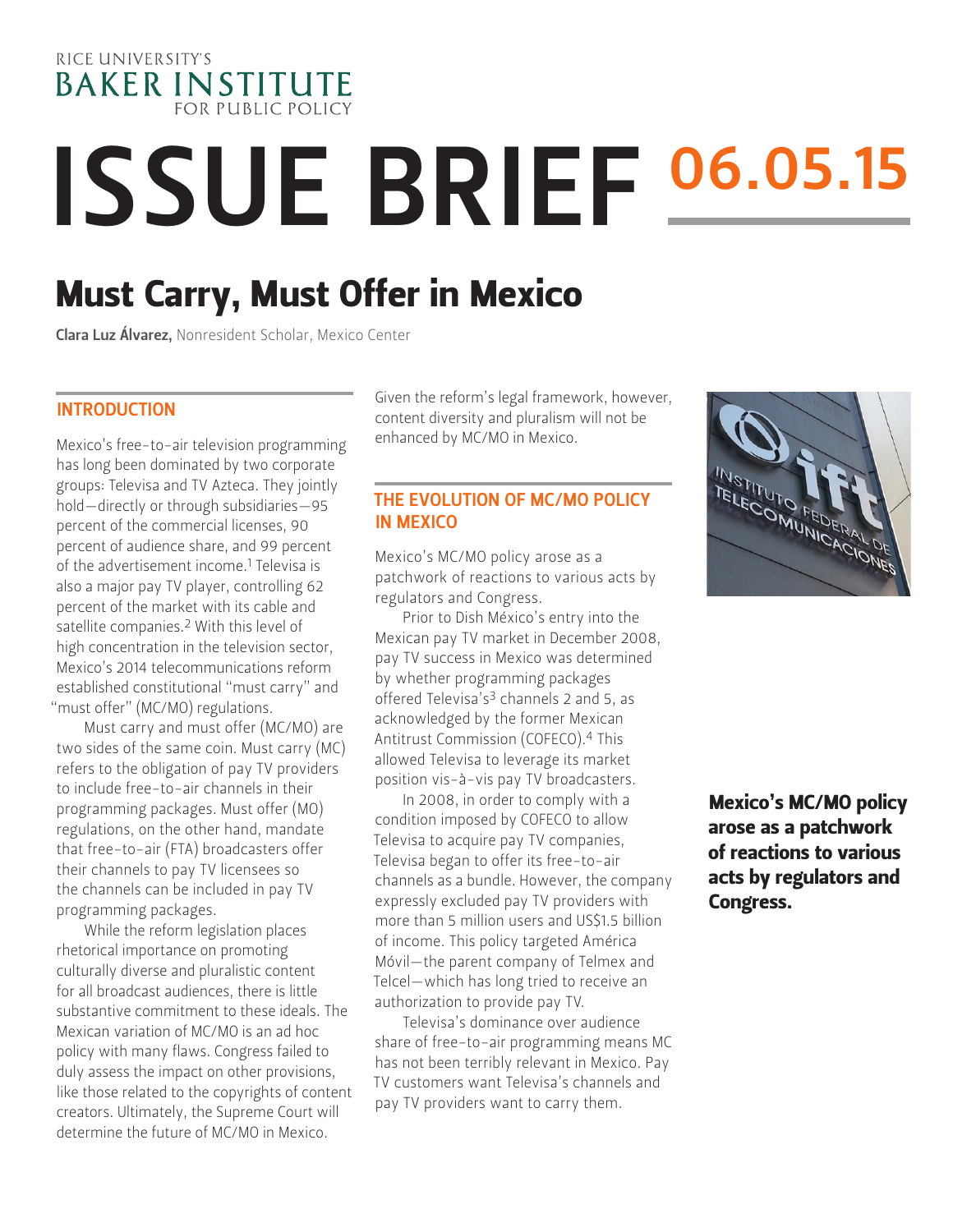Free-to-air broadcasters must allow pay TV companies to retransmit in the same coverage area without payment (must offer); pay TV companies must provide audiences with these free-to-air broadcasts without passing fees along to subscribers (must carry).

#### TELECOMMUNICATIONS REFORM  $(2013 - 2014)$

The recent telecommunications reform includes a constitutional provision for MC/ MO.5 Free-to-air broadcasters must allow pay TV companies to retransmit in the same coverage area without payment (must offer); pay TV companies must provide audiences with these free-to-air broadcasts without passing fees along to subscribers (must carry). For satellite pay TV companies, MC is mandated only with respect to free-toair TV channels transmitted in at least 50 percent of the country. Federal, public TV stations are also included in the MC rules.

Dominant or preponderant agents, as determined by the Instituto Federal de Telecomunicaciones (IFT),<sup>6</sup> do not benefit from the free MC/MO arrangement. These companies must enter into agreements with free-to-air broadcasters to determine retransmission prices or risk license revocation.

The IFT has a broad constitutional mandate to regulate broadcast and antitrust issues.7 In 2014, the IFT determined that channels 2 and 5 (Televisa) and 7 and 13 (TV Azteca) were transmitted in 50 percent of the country; satellite pay TV companies are therefore now obliged to carry these channels in their TV packages.8 The IFT also declared America Móvil (Telmex, Telcel, and other related companies) preponderant in the telecommunication sector<sup>9</sup> and Televisa and its independent free-to-air TV affiliates (although not its pay TV companies) as preponderant in the broadcasting sector.10

The objective of MC/MO was not laid out explicitly in the Constitution. Nonetheless, it states that once there are "competitive conditions in the broadcast and telecommunications markets," the free-of-charge provision will no longer be enforced and providers (broadcasters/ pay TV providers) will have to confer on retransmission terms and prices. If negotiations fail, the IFT will determine the conditions and fees.

In June 2014, the Mexican Congress enacted a series of laws to implement these constitutional changes to the

telecommunications sector. The 1996 Copyright Act11 was also amended to acknowledge MC/MO, but without specifying whether content creators and artists could oppose some stipulations of the new law in light of their copyrights (e.g., opposing retransmission or demanding royalties for retransmission through MC).12

#### LIMITATIONS OF THE REFORM FOR CONTENT CREATORS AND **CONSUMERS**

#### Copyright Issues

A copyright case between Televisa (plaintiff) and Dish México (defendant) in a Mexico City court began long before the constitutional amendment took place. Copyright matters may be brought to both federal and local judges, but the local judge in question sent an order to the IFT to refrain from acting in MC/MO issues, arguing that the IFT had no authority over such matters. As of April 2015, this jurisdictional issue has been brought to the Supreme Court. However, the court's decision might focus narrowly on the IFT's scope of authority instead of resolving whether content creators and artists have a right to oppose retransmission or demand royalties for MC retransmission of their work.

#### Pluralism and Diversity

Televisa and TV Azteca dominate Mexico's free-to-air programming; truly independent local channels are very limited. Increasing the diversity and pluralism of content has been a key rationale behind MC in other countries. In Mexico, however, satellite providers are only obliged to carry programming that reaches 50 percent of the country. Satellite makes up nearly half of all pay TV providers in Mexico, so this greatly diminishes the influence of MC on content diversity and pluralism.

To determine which free-to-air TV channels would be distributed through satellite TV, the IFT identified—with information annually provided by broadcasters—the channels that had at least 75 percent of the same programming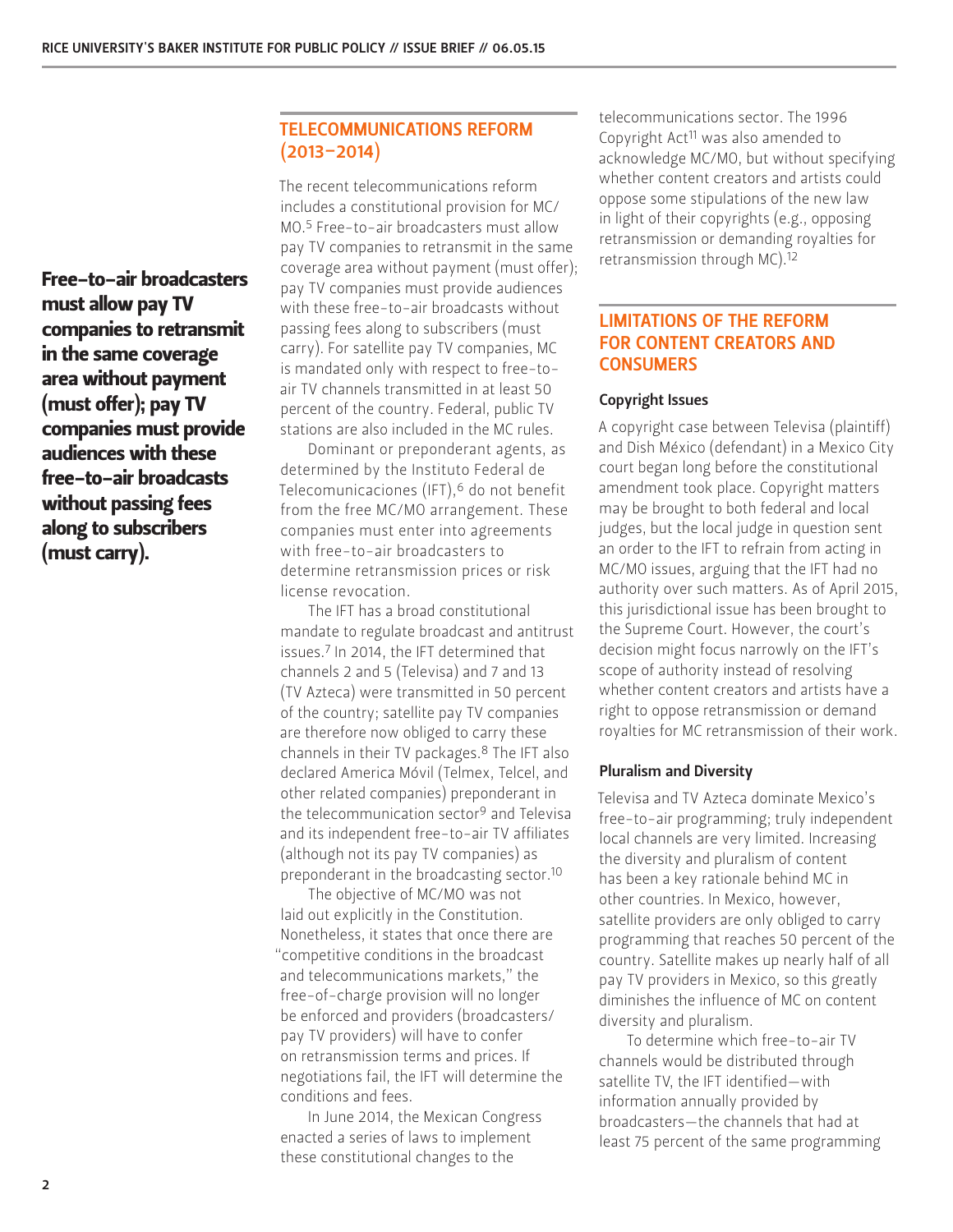from 6:00 a.m. to midnight, even if such programming was presented in a different order.13 In other words, there was no assessment whatsoever as to how this content contributes to pluralism and diversity. Of course, with the 50 percent stipulation, the law also puts local content at a disadvantage.

It is also worth noting that the IFT limited MC to free-to-air TV; MC does not apply to radio broadcasting, as it does in the European Union, for example.

#### License Revocation for MC/MO Noncompliance

License revocation is the most extreme regulatory penalty for a telecommunications service provider; it can be justified only for public interest reasons. However, the new legislation stipulates that the license of any preponderant or dominant actor that has benefited from free MC/MO would be revoked. Under ideal circumstances, a dispute between a free-to-air broadcaster and a pay TV provider, in which the latter has benefited from free MC, would be resolved in court, where the free-to-air broadcaster would try to claim its outstanding profits. Of course, this policy was directed at América Móvil and its subsidiary, Telmex.

Consequently, it is important to note the context of the prohibition of free MC for dominant and preponderant market players. In a Telmex license that dates back to 1990, Telmex is expressly prohibited from providing television service. Although Telmex has long requested an amendment to this limitation, the government has denied the company's efforts; now the Constitution imposes several hurdles before this could take place. Dish México, a satellite pay TV company and the sole competitor of Sky (Televisa's satellite affiliate), entered into certain agreements with media conglomerate MVS Comunicaciones and Telmex. Telmex and Dish México have stated that this relationship was only to streamline invoicing and revenue collection on account statements for Telmex clients. After the constitutional amendment was approved, Dish México was eager to include Televisa and TV Azteca's broadcast channels. When

constitutional MC entered into force, Dish México gladly obliged.

In January 2015, the IFT sanctioned Telmex-MVS-Dish México because the arrangements among these companies represented a de facto merger, and as such, they should have filed a notice. The IFT expressly stated that such a merger does not have anticompetitive effects, nor was it a prohibited merger. As it did not receive a prior notice of the merger, however, the IFT imposed different sanctions on the companies.14 The IFT could also initiate a revocation of Telmex's license if it finds that Telmex benefited from the free-of-charge MC/MO rules. The IFT will have to analyze the Telmex-MVS-Dish case to determine whether Telmex benefited from MC, although a revocation of this Mexican telecom giant's license seems more academic than probable.

#### INTERNATIONAL COMPARISONS

MC rules have been enacted around the world mainly to preserve pluralistic, diverse and local content, and MO rules are sometimes included to complement and reinforce MC. In Mexico, MO has been much more relevant than MC due to Televisa's free-to-air market power, and MC/MO rules have been implemented to increase competition. However, as mentioned above, it is unlikely that they will improve the diversity or pluralism of programming.

In order to understand how MC/MO can be used to enhance competition as well as content offerings, it is worth looking at MC/ MO in other countries around the world. This is particularly relevant because Mexican legislators appear not to have reviewed MC/ MO regulations elsewhere as they drafted and debated the rules for Mexico.

#### United States

While the United States does not have must offer rules, MC was implemented in 1992 because pay TV transmitted the freeto-air local channels of big broadcasters but would not include those of small and independent local broadcasters. Therefore, MC sought to provide programming relevant The new legislation stipulates that the license of any preponderant or dominant actor that has benefited from free MC/MO would be revoked.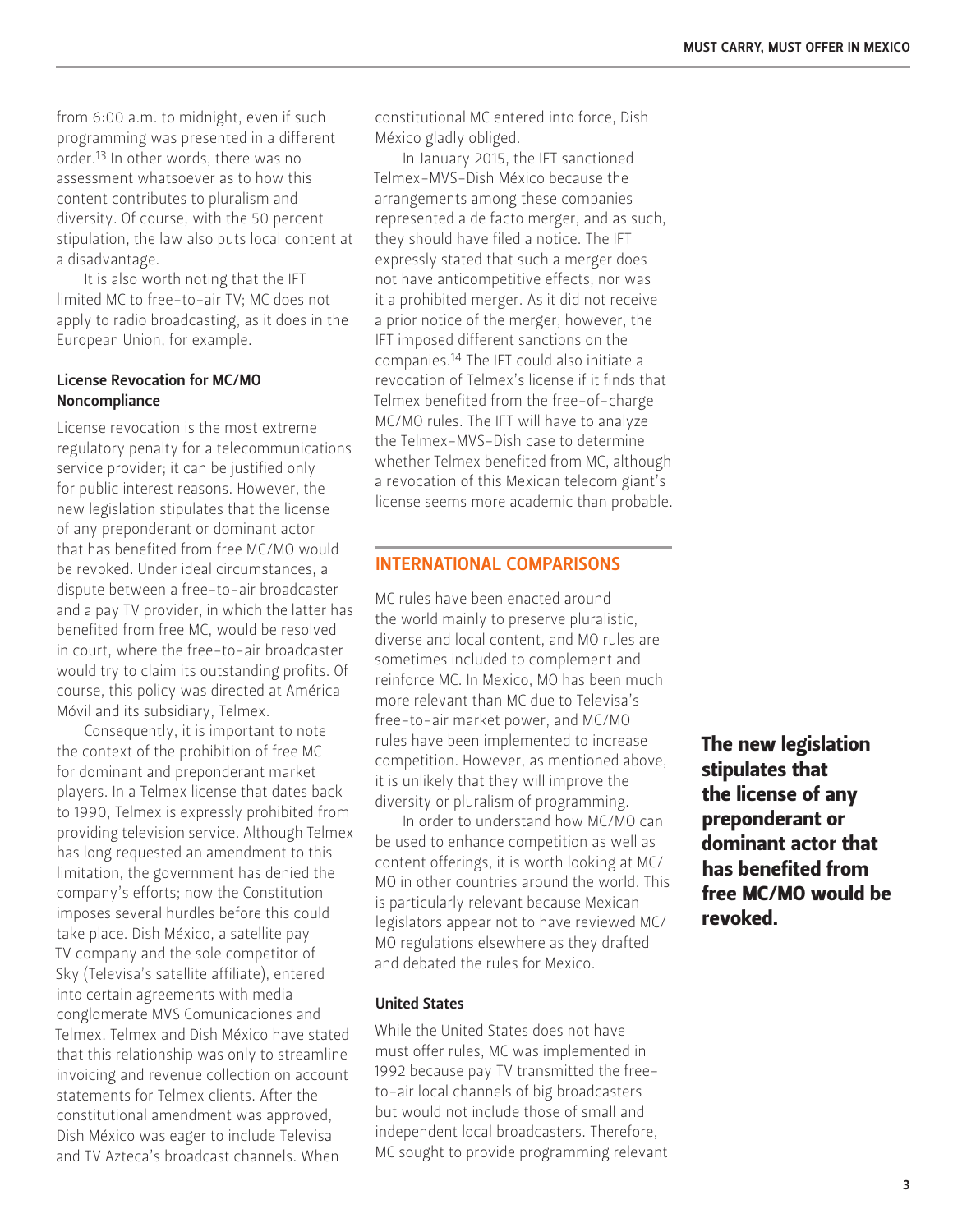to local audiences' needs and interests, as well as prevent pay TV operators from giving preference to large, more lucrative broadcasters.

Every three years, current MC rules allow free-to-air TV channels to elect between (1) allowing free access to all pay TV providers in a given regional broadcast market (must carry) or (2) negotiating with each pay TV company the terms and compensation for retransmission (may carry).

A "carry one, carry all" approach governs satellite TV: If a local TV channel is distributed by the satellite pay TV company, then all the local TV channels of the same area must be distributed as well.15

#### Canada

The Canadian MC system is exceptional in that it reflects the country's ethnocultural, linguistic, and regional diversity. It also aims to increase accessibility for persons with disabilities. Preference is given to original Canadian programming. The costs of MC are passed from pay TV providers to their customers. At least every five years, the Canadian Radio-television and Telecommunications Commission determines which channels will benefit from MC and the subsequent pricing scheme.<sup>16</sup>

#### European Union

In the 1990s, MC rules sought to assure diverse and pluralistic programming for pay TV users in the European Union, as well as the inclusion of general interest freeto-air TV channels in pay TV programming packages. Some countries also enacted MO to complement MC, and, in certain cases, enabled pay TV companies to give customers more competitive programming. Free-to-air TV and pay TV companies were free to negotiate transmission costs and copyright royalties.17

Today, the Universal Service Directive18 allows EU member states to impose MC on electronic communication networks (i.e., cable TV and Internet Protocol TV19), which are the main media through which people access free-to-air channels. MC includes free-to-air radio and TV, as well as other

supplementary services. Compensation may be mandated in order to cover the costs of retransmission of broadcast channels.

## **CONCLUSION**

In a country where 73 percent of citizens obtain information through television, the companies that control TV content are especially powerful.<sup>20</sup> Pluralism and diversity are two of the main challenges to the quality of Mexico's telecommunications sector. Establishing ways to achieve these goals would limit the influence of Televisa and TV Azteca, allowing people to receive and interpret information from a broader array of sources and ideological perspectives. MC/MO regulations have the potential to promote diverse and pluralistic programming, but in Mexico, these rules focus only on increasing competition and give little regard to content, copyright holders, or television audiences.

### ENDNOTES

1. Federal Institute of Telecommunications, "Acuerdo mediante el cual el Pleno del Instituto Federal de Telecomunicaciones determina el valor mínimo de referencia, a que se refiere el numeral 4.1.3.5 de las Bases de Licitación Pública para concesionar el uso, aprovechamiento y explotación comercial de canals de transmission para la prestación del servicio público de televisión radiodifundida digital, a efecto de formar dos cadenas nacionales en los Estados Unidos Mexicanos (Licitación No. IFT-1)" [Agreement whereby the Plenary Authority of the Federal Institute of Telecommunications determines the minimum benchmark, in reference to paragraph 4.1.3.5 of the Rules for Public Tender to concession the use, development, and commercial exploitation of channels of transmission for the public provision of digital television broadcasting, in order to form two national networks in the United Mexican States (Solicitation No. IFT- 1)], April 15, 2014. See [http://www.ift.org.mx/](http://www.ift.org.mx/iftweb/wp-content/uploads/2014/04/IFT_EXT_150414_90_valor_minimo.pdf) [iftweb/wp-content/uploads/2014/04/](http://www.ift.org.mx/iftweb/wp-content/uploads/2014/04/IFT_EXT_150414_90_valor_minimo.pdf) [IFT\\_EXT\\_150414\\_90\\_valor\\_minimo.pdf](http://www.ift.org.mx/iftweb/wp-content/uploads/2014/04/IFT_EXT_150414_90_valor_minimo.pdf).

The IFT will have to analyze the Telmex-MVS-Dish case to determine whether Telmex benefited from MC, although a revocation of this Mexican telecom giant's license seems more academic than probable.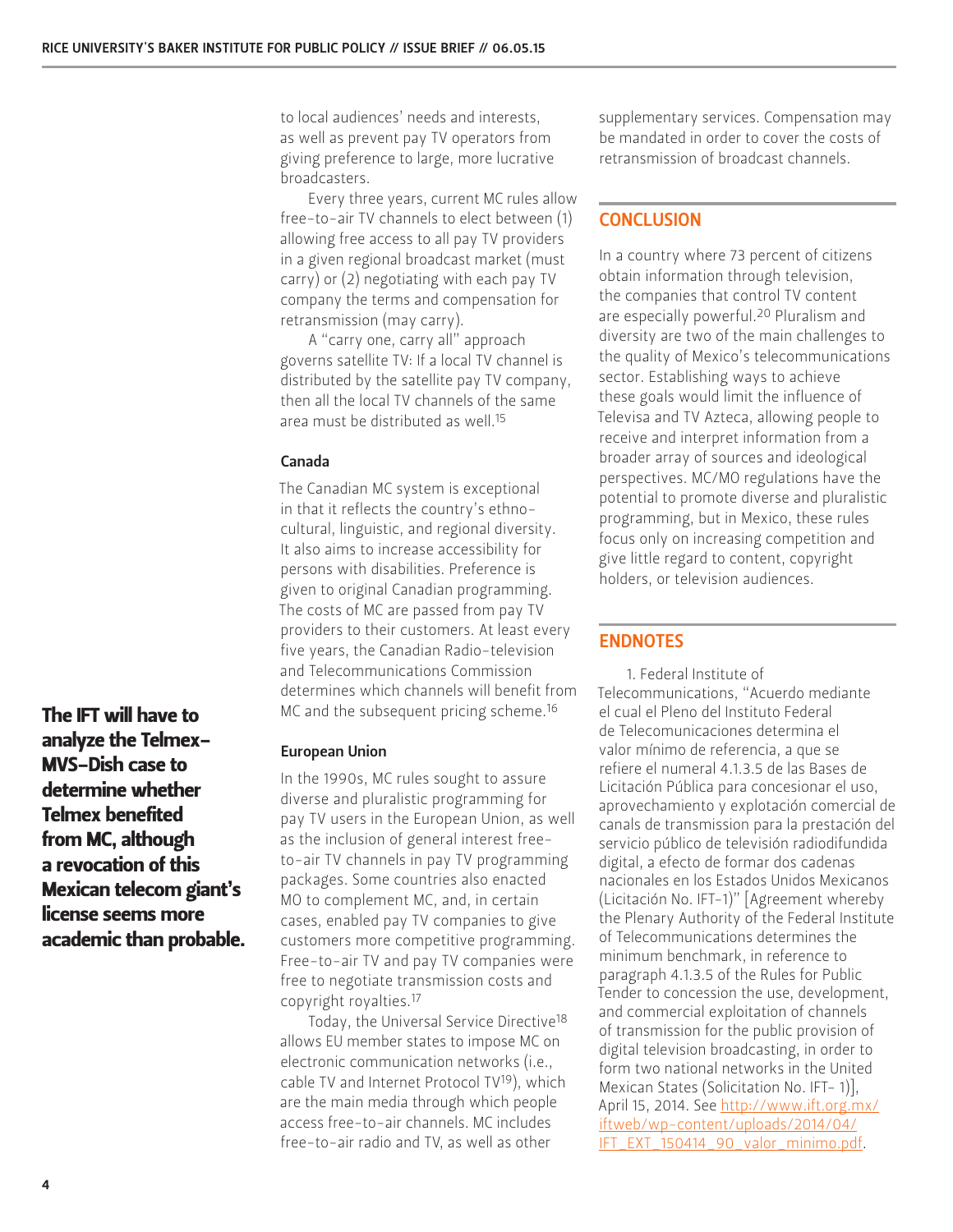2. Televisa's 60.1 percent of share on the pay TV market is prior to its acquisition of Cablevisión Red, which held 3.9 percent of the pay TV market. Federal Institute of Telecommunications, "Informe Estadístico del 3 Trimestre 2014" [3rd Quarter 2014 Statistical Report], 38, [http://www.ift.org.](http://www.ift.org.mx/iftweb/wp-content/uploads/2015/03/InformeEstadisticoVF.pdf) [mx/iftweb/wp-content/uploads/2015/03/](http://www.ift.org.mx/iftweb/wp-content/uploads/2015/03/InformeEstadisticoVF.pdf) [InformeEstadisticoVF.pdf.](http://www.ift.org.mx/iftweb/wp-content/uploads/2015/03/InformeEstadisticoVF.pdf)

3. Televisa is Mexico's first national television corporation and was founded in 1955 through the consolidation of three other television stations. Since then, Televisa has dominated the Mexican television market.

4. Clara Luz Alvarez, *Derecho de las Telecomunicaciones* (Mexico City: Fundalex and Posgrado de Derecho de la UNAM, 2013), 219–222.

5. Government of Mexico, "Decreto por el que se reforman y adicionan diversas disposiciones de los artículos 6º, 7º, 27, 28, 73, 78, 94 y 105 de la Constitución Política de los Estados Unidos Mexicanos" [Decree amending and supplementing various provisions of Articles 6, 7, 27, 28, 73, 78, 94, and 105 of the Constitution of the United Mexican States], June 11, 2013.

6. "Preponderant agent" (*agente económico preponderante*) is a term introduced in the Mexican Constitution by the telecom reform and is used to identify economic agents with excessive market power and impose special obligations to cope with such power through a fasttrack procedure. For more information on "preponderant agent" and judicial resolutions regarding the concept, see Clara Luz Alvarez, "Preponderant agent, what is that?" *Journal of Law and Regulation* 1, no. 1 (2015): 23-46, [http://www.ndsr.org/](http://www.ndsr.org/SEER/index.php?journal=rdsr&page=article&op=view&path%5B%5D=145) [SEER/index.php?journal=rdsr&page=article](http://www.ndsr.org/SEER/index.php?journal=rdsr&page=article&op=view&path%5B%5D=145) [&op=view&path%5B%5D=145.](http://www.ndsr.org/SEER/index.php?journal=rdsr&page=article&op=view&path%5B%5D=145)

7. In Mexico, telecommunication and broadcasting are federal matters.

8. Federal Institute of Telecommunications, "Acuerdo mediante el cual el Pleno del Instituto Federal de Telecomunicaciones emite los Lineamientos generales en relación con lo dispuesto por la fracción I del artículo octavo transitorio del Decreto por el que se reforman y adicionan diversas disposiciones de los artículos 6o., 7o., 27, 28, 73, 78, 94 y 105 de la Constitución Política de los Estados Unidos Mexicanos, en Materia de

Telecomunicaciones" [Agreement whereby the Plenary Authority of the Federal Institute of Telecommunications issues general guidelines regarding the provisions of Section I of the eighth transitory article of the Decree amending and supplementing various provisions of Articles 6, 7, 27, 28, 73, 78, 94 and 105 of the Constitution of the United Mexican States on Matters of Telecommunications], *Diario Oficial de la Federación*, February 27, 2014.

9. Federal Institute of Telecommunications, "Resolución mediante la cual el Pleno del Instituto Federal de Telecomunicaciones determina al grupo de interés económico del que forman parte América Móvil, S.A.B. de C.V. et al., como agente económico preponderante en el sector de telecomunicaciones y le impone las medidas necesarias para evitar que se afecte la competencia y la libre concurrencia" [Resolution whereby the Plenary Authority of the Federal Institute of Telecommunications determines that the economic interest group, which includes America Movil, SAB de C.V. et al., as a preponderant operator in the telecommunications sector and imposes the necessary measures to avoid affecting competition and open access], March 6, 2014. See [www.ift.org.mx/iftweb/sector](http://www.ift.org.mx/iftweb/sector-de-telecomunicaciones/)[de-telecomunicaciones/](http://www.ift.org.mx/iftweb/sector-de-telecomunicaciones/).

10. Federal Institute of Telecommunications, "Resolución mediante la cual el Pleno del Instituto Federal de telecomunicaciones determina al grupo de interés económico del que forman parte Grupo Televisa S.A.B., Canales de Televisión Populares et al., como agente económico preponderante en el sector radiodifusión y le impone las medidas necesarias para evitar que se afecte la competencia y la libre concurrencia" [Resolution whereby the Plenary Authority of the Federal Institute of Telecommunications determines that the economic interest group, which includes Grupo Televisa S.A.B., Canales de Televisión Populares et al., as a preponderant operator in the broadcasting sector and imposes the necessary measures to avoid affecting competition and open access], March 6, 2014. See [www.ift.org.mx/iftweb/sector-de](http://www.ift.org.mx/iftweb/sector-de-radiodifusion/)[radiodifusion/](http://www.ift.org.mx/iftweb/sector-de-radiodifusion/).

11. The Copyright Act was enacted in 1996 and last amended in 2014.

MC/MO regulations have the potential to promote diverse and pluralistic programming, but in Mexico, these rules focus only on increasing competition and give little regard to content, copyright holders, or television audiences.